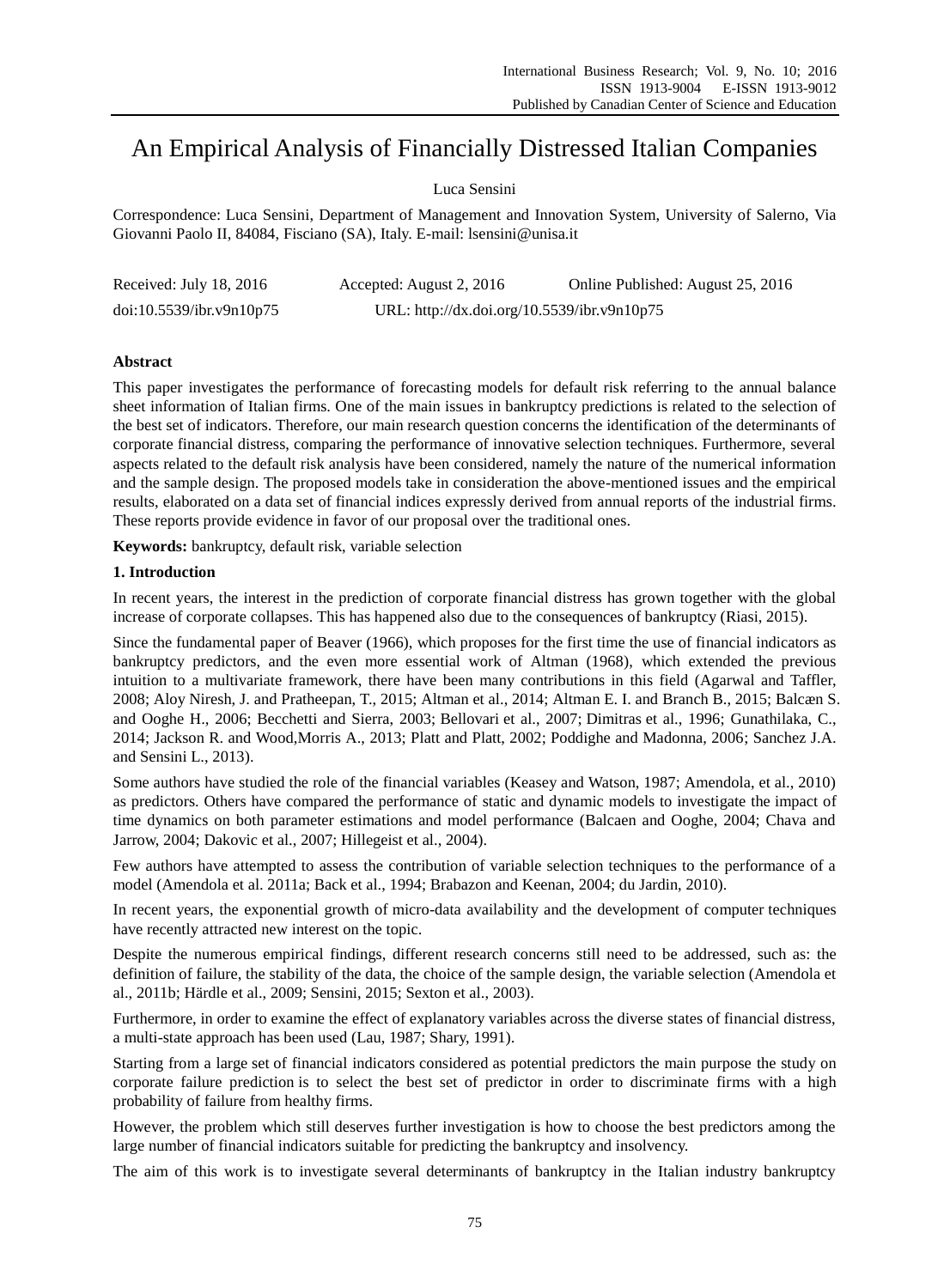prediction by means of predictive approaches that take into account the variable selection problem. The use of model selection techniques based on shrinkage methods have been proposed by Amendola et al. (2011b) where the performance of this approach have been compared over traditional variable selection techniques.

In this paper the empirical setting has been extended in reference to a large sample of Italian industrial firms and the forecasting performance has been evaluated considering different optimal prediction sets and different sampling approach. The results of the comparative analysis, computed using specific accuracy measures, are in favor of the use of an innovative variable selection procedure and highlights the role of the optimal set of predictors in generate accurate default risk prediction.

This paper has six sections and it is structured as follows. The next section introduces the data and the sampling procedure. Section 3 illustrates in brief the variable selection techniques. The proposed models are described in section 4, while the results of the prediction power comparison of the different models are reported in Section 5. The last section offers some concluding remarks.

#### **2. The Data and the Financial Predictors**

The notion of business failure has been defined in many different ways in literature and it is not easy to agree on a widely accepted definition (Karels and Prakash, 1987; Crutzen and van Caillie, 2007).

A failure state has been analysed from diverse perspectives depending not only on the context and the characteristics of the firms but also on the interest of researchers (Dimitras, Zanakis and Zopounidis, 1996).

In part of the literature, business failure is defined as a sequence of several financial situations that lead to the closure of the firm (Morris, 1997). However, this definition only concentrates on the financial disease without taking into account other difficulties that can affect the firms' health in the early stages of the failure process (Argenti, 1976).

Given that the empirical literature distinguishes between economic and juridical business failure (Weitzel and Jonsson, 1989), in this study we refer to the juridical concept of business failure, considering those companies that have experienced permanent financial disease We do not take in consideration firms that incur in voluntary liquidation or have a temporary financial disease.

The data-set includes industrial companies, in the limited liability sector, that have started the juridical procedure of bankruptcy in Italy in the considered period. The information on the legal status and the annual reports have been extracted from the AIDA database of Bureau Van Dijk (BVD).

In particular, the disease set is composed of those industrial firms that have entered the juridical procedure of bankruptcy in Italy at t=2010, for a total of 5628 failed firms and five years of financial statement information prior to failure (t- i;  $i = [1; 5]$ ).

The firms included in the data set which registered missing data have not been included in the analysis.

For this reason a preliminary analysis was executed and the results are reported in Table 1.

For the considered period, the population of failed firms has been divided into two sub-sets: a) firms that regularly present financial statements; b) firms that did not present their financial statements or presented incomplete information and are not suitable for the purpose of our analysis.

| Group | 2005 | $\frac{6}{6}$ | 2006 | $\frac{0}{0}$ | 2007 | $\frac{0}{0}$ | 2008 | $\frac{0}{0}$ | 2009 | $\frac{0}{0}$ |
|-------|------|---------------|------|---------------|------|---------------|------|---------------|------|---------------|
| A     | 5056 | 89.84         | 4526 | 80.42         | 4231 | 75.18         | 3468 | 61.62         | 2963 | 52.65         |
| B     | 572  | 10.16         | 102  | 19.58         | 1397 | 24.82         | 2160 | 38.38         | 2665 | 47.35         |
| Total | 5628 | 100.00        | 5628 | 100.00        | 5628 | 100.00        | 5628 | 100.00        | 5628 | 100.00        |

Table 1. Failed firms sample

In Table 1, it can be easily observed that firms do not tend to present the financial statements in the years immediately before the failure or, in any case, the financial information is incomplete.

In the final data-set used for the elaboration have been included only those firms that provide a full financial statements in the five years prior to failure (2005-2009).

We indicate 2010 as the reference period, t, so as to verify in a time span of 4 years of future annual reports (at t  $+$  i;  $i = [1; 4]$ ) that the company selected as healthy at time t does not get into financial diseases in the next 4 years.

The healthy set was sampled among the Italian industrial firms that were still active at the end of time t (year 2010) which have not incurred in any kinds of bankruptcy procedures, such composition with creditors, receivership, extraordinary administration etc., between 2010 and 2014; which have not changed name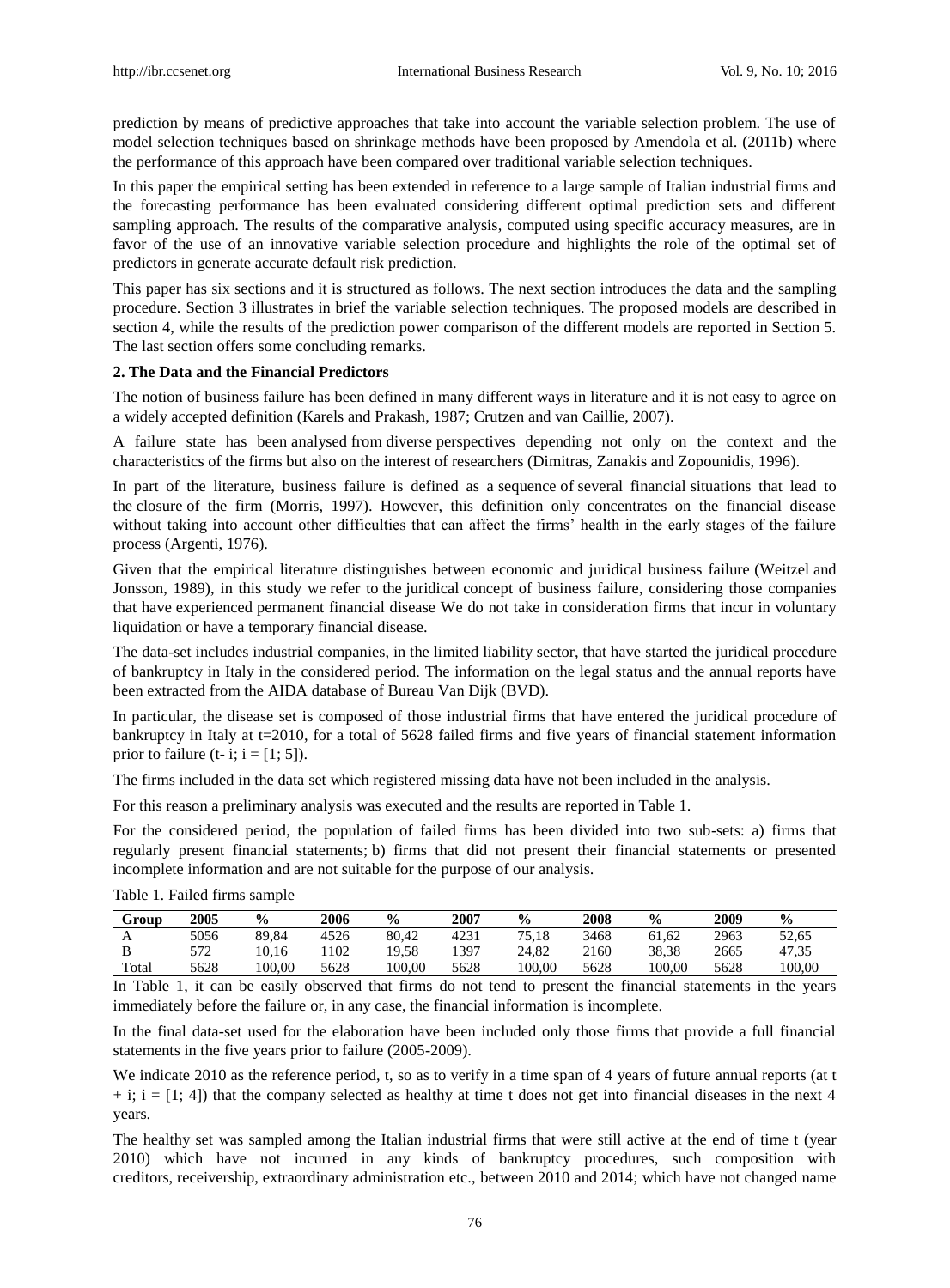or structure with operations such as merger and acquisition in the years of interest and have provided full information at time  $(t - i; i = [1; 4])$  and  $(t + i; i = [0; 4])$ .

With the aims of achieving a set of full information, i.e. each firm provides complete financial data for each time period t, the analysis has been limited to the three years of interest (2006, 2007, 2008). The main aim of the analysis is to investigate the performance of the developed default risk models over different sample designs on real data.

Concerning the selection of the sample design, despite numerous debate in literature, there has been no clear evidence in favor of a unique solution. A possible solution is to adopt a balanced-sample, by selecting the same sample size for both cluster of failure and healthy firms. The motivation is that the population proportion significantly favors active firms and so a non-balanced sample would select a small number of failed firms leading to a biased estimator. However, there are also reasons in favour of different choices, such as oversampling the failing companies with unbalanced proportion (Back, 1997).

In this analysis a cluster scheme, based on the geographical distribution as auxiliary variable, of the industrial firms have been used and both balance and unbalanced cluster sampling designs have been considered. A crosssectional approach has been considered as benchmark.

Different approaches have been proposed into the literature to forecast default risk and the authors have used different set of variables.

In this paper, according to Bellovari et al. (2007), we believe that in order to achieve higher model accuracy the selection of the predictors has to consider different aspects.

They have had a relevant financial meaning in a failure context, they have been frequently used in failure prediction literature and, finally, the information needed to calculate these ratios is available.

Accordingly, the financial variables have been selected among the most relevant in underline current and prospective conditions of operational unbalance, in line with the main previous theoretical and empirical studies on the topic (Altman, 2000; Dimitras et al., 1996).

Finally we have 55 indicators as potential bankruptcy predictors (reported in table 2) that take into account all the relevant aspects of the firms' structure: Profitability, Size and Capitalization, Leverage, Liquidity, Operating structure, Turnover.

The predictors data-base for the considered period (2006, 2007, 2008) was derived starting from the financial statements of each firm included in the sample.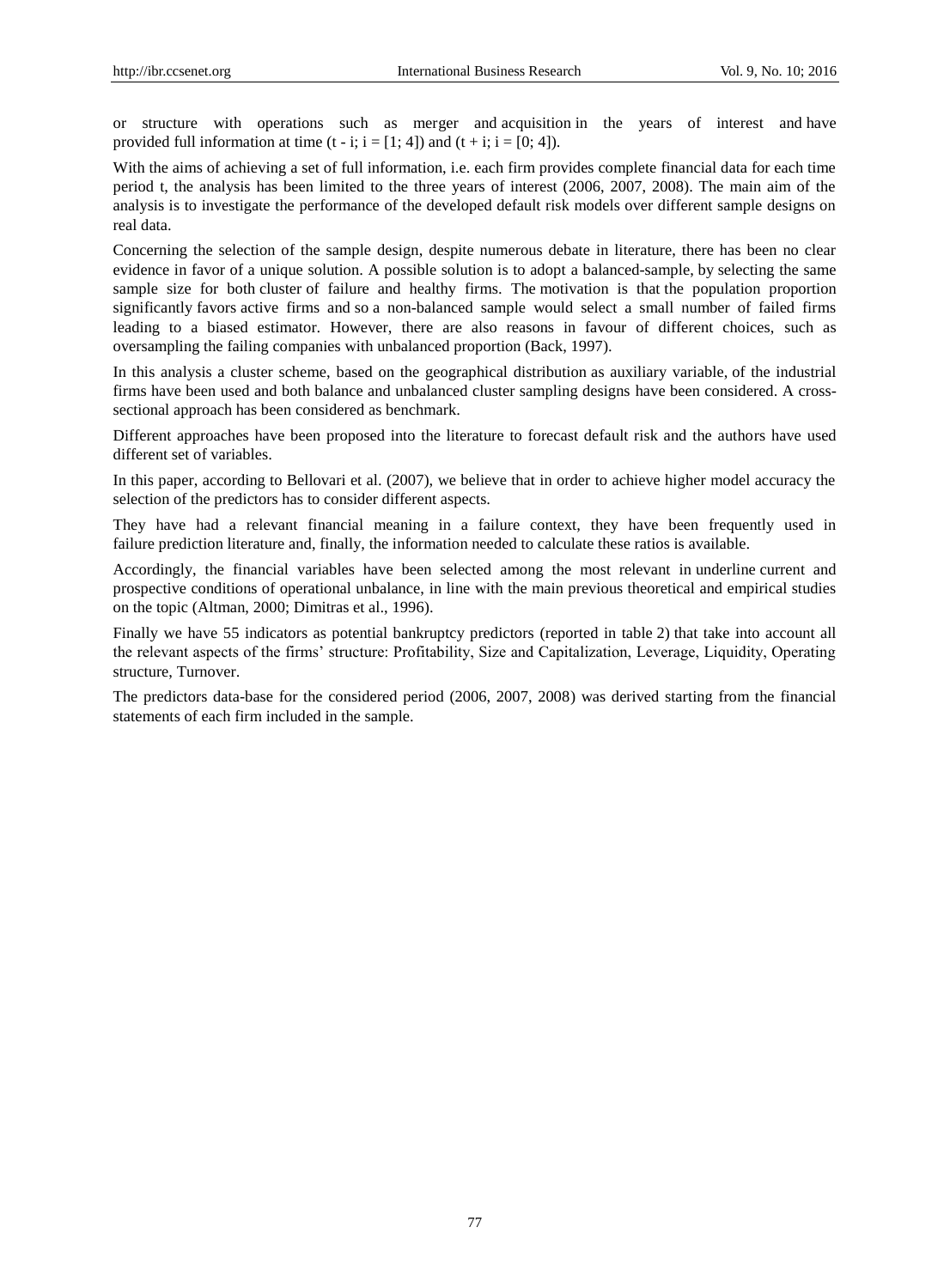## Table 2. Financial Indicators

| N. | <b>Financial Indicators</b>                                                                                        | Area                    |
|----|--------------------------------------------------------------------------------------------------------------------|-------------------------|
| 1  | Net Proceeds/Invested Capital                                                                                      | Profitability           |
| 2  | Return on Equity                                                                                                   |                         |
| 3  | Return on Investment                                                                                               |                         |
| 4  | Return on Assets                                                                                                   |                         |
| 5  | <b>Return on Sales</b>                                                                                             |                         |
|    |                                                                                                                    |                         |
| 6  | Net Proceeds/Current Assets                                                                                        |                         |
| 7  | Leverage                                                                                                           |                         |
| 8  | Gross Income/Financial Charges                                                                                     |                         |
| 9  | Capital Stock/Sales                                                                                                |                         |
| 10 | Sales/Total Assets                                                                                                 |                         |
| 11 | Net Income/Sales                                                                                                   |                         |
| 12 | Net Income/Total Assets                                                                                            |                         |
| 13 | Net Income/Total Debts                                                                                             |                         |
| 14 | <b>Sales/Fixed Assets</b>                                                                                          |                         |
| 15 | Finance Charges/Production Value                                                                                   |                         |
| 16 | Finance Charges/Net Sales                                                                                          |                         |
| 17 | Cash Flow/Sales                                                                                                    |                         |
| 18 | <b>Liquidity/Total Assets</b>                                                                                      | Liquidity               |
| 19 | Current Ratio I                                                                                                    |                         |
| 20 | <b>Current Ratio II</b>                                                                                            |                         |
| 21 | Quick Ratio                                                                                                        |                         |
| 22 | <b>Current Assets/Fixed Assets</b>                                                                                 |                         |
| 23 | <b>Inventory/Current Assets</b>                                                                                    |                         |
| 24 | Gross Working Capital/Total assets                                                                                 |                         |
| 25 | Liquid Assets/Total Assets                                                                                         |                         |
| 26 | <b>Cash Flow</b>                                                                                                   |                         |
| 27 | Cash Flow/Total Assets                                                                                             |                         |
| 28 | Cash Flow/Net Worth                                                                                                |                         |
| 29 | Cash Flow/Capital Stock                                                                                            |                         |
| 30 | Cash Flow/Total Debts                                                                                              |                         |
| 31 | Cash/Sales                                                                                                         |                         |
| 32 | <b>Equity Ratio</b>                                                                                                | Size and Capitalization |
| 33 | Net Worth/Capital Stock                                                                                            |                         |
| 34 | Equity - Intangible Assets                                                                                         |                         |
| 35 | Net Capital - Net Capital Assets                                                                                   |                         |
| 36 | Net Worth/Sales                                                                                                    |                         |
| 37 | <b>Total Debts/Total Assets</b>                                                                                    |                         |
| 38 | Net Worth/Fixed Assets                                                                                             |                         |
| 39 | Capital Stock/Fixed Assets                                                                                         |                         |
| 40 | Capital assets/Total Assets                                                                                        |                         |
| 41 | Capital Stock/Total Assets                                                                                         |                         |
| 42 | Net Worth/Total Debts                                                                                              |                         |
| 43 | Capital Stock/Total Debts                                                                                          |                         |
| 44 | <b>Financial Debt /Total Assets</b>                                                                                |                         |
| 45 | Net Worth/Total Assets                                                                                             |                         |
| 46 | Inventory/Sales                                                                                                    | Turnover                |
| 47 | <b>Account Receivable/Sales</b>                                                                                    |                         |
| 48 | <b>Total Debts/Sales</b>                                                                                           |                         |
| 49 | Sales/Advances from Customers                                                                                      |                         |
| 50 | Sales/Inventory                                                                                                    |                         |
| 51 | Labour Cost/Production Cost                                                                                        | Operating structure     |
| 52 | Labour Cost/Production Value                                                                                       |                         |
| 53 | <b>Labour Cost/Net Sales</b>                                                                                       |                         |
| 54 | Finance Charges/Debt                                                                                               |                         |
| 55 | Finance Charges/Financial Debt                                                                                     |                         |
|    | The explanatory variables considered reflect different aspects of the firms' structure, as synthesized in Table 3. |                         |

Table 3. Financial Predictors

| Area                    | Nv |
|-------------------------|----|
| Profitability           | 17 |
| Liquidity               | 14 |
| Size and Capitalization | 14 |
| Turnover                |    |
| Operating structure     |    |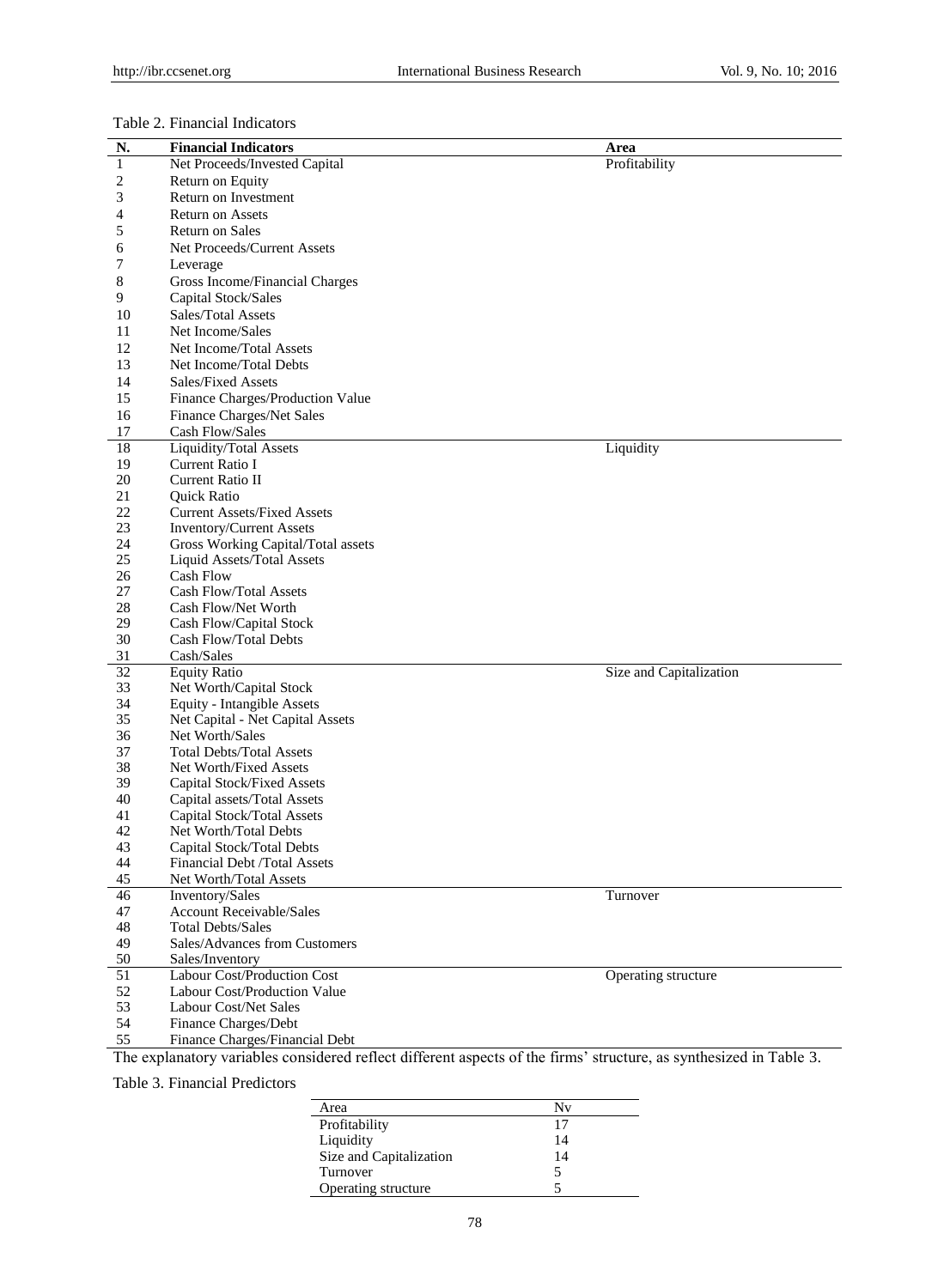The whole sample has been divided in a training set (70% of the data) used for estimation purpose and a test set (30% of the data) used for performance evaluation.

## **3. Selection Techniques**

A relevant problem in measuring the risk of failure is to select the optimal set of financial indicators. Since the seminal paper of Altman (1968) this issue has been largely discussed in financial literature and, over the years, different selection procedures have been proposed.

The traditional methods refer to subset regression, which aim at choosing the set of the most important predictors to be included in the model. In this class we can allow different methods: all-subset; forward (backward) selection; stepwise selection (Furnival and Wilson, 2000).

A different approach is based on the shrinkage procedure based on penalized regression methods. They allow a variable to be partly included in the model via constrained least squares optimization. Shrinkage often improves prediction accuracy, trading off decreasing variance for increased bias (Hastie et al. 2009).

Among this frame, a widely used approach is the Least Absolute Shrinkage and Selection Operator, LASSO proposed by Tibshirani (1996).

The Lasso allows for simultaneous execution of both parameter estimation and variable selection. It shrinks some coefficients in the linear regression and sets others to 0, and hence tries to retain the good features of both subset selection and ridge regression. The Lasso linear regression can be generalized to other models, such as GLM, hazards model, etc. (Park and Hastie, 2007).

#### **4. Default-risk Models and Performance Evaluation**

In this work we aim at developing default risk models for predictions and diagnosis of the risk of bankruptcy, in particular we focus on the variable selection of the best optimal set of predictors.

For this purpose we compared different selection strategies, evaluating their performances in terms of prediction accuracy considering different sample design and different time horizon.

We refer to two different approaches: the Logistic Regression with a stepwise variable selection (Model 1) and the regularized Logistic Regression with a Lasso selection (Model 2).

As benchmark we estimated a Linear Discriminant Analysis with a stepwise selection procedure (Model 3).

The logistic regression can be written as:

$$
ln\left(\frac{p(y)}{1 - p(y)}\right) = \beta_0 + \beta_1 x_1 + \beta_2 x_2 + \dots + \beta_p x_p
$$

The Regularized logistic Regression consider the penalty term , as illustrated in the previous session, via the Lasso and can be written as

$$
\hat{\beta}_{lasso} = \operatorname{argmin} \sum_{i=1}^{n} \left( y_i - \beta_0 - \sum_{j=1}^{p} x_{ij} \beta_j \right)^2
$$

Subject to  $\sum_{j=1}^{p} |\beta_j| \leq \delta$ .

For evaluation purposes the classification results can be summarized in a two-by-two confusion matrix that allows for four possible outcomes as indicated in Table 4.

Table 4. Confusion Matrix

|        |         |                       | <b>Predicted Class</b> |
|--------|---------|-----------------------|------------------------|
|        |         | Failed                | Healthy                |
| Actual | Failed  | True Positive         | False Negative         |
| Class  | Healthy | <b>False Positive</b> | True Negative          |

Starting from the results of Table 4 we can compute two types of error: the Type I error rate, i.e. a failing firm is misclassified as a non-failing firm, and the Type II error rate, i.e. a non-failing firm is wrongly assigned to the failing group. An overall index, the Correct Classification Rate, (CCR), i.e. correct classified instances over total instances, can be computed.

This information can be used to generate further accuracy measures widely used in a bankruptcy prediction study (Engelmann et al., 2003; Fawcett, 2006). They include some measures based on the Cumulative Accuracy Profile (CAP) and its summary statistic, the Accuracy Ratio, calculated by relating the area under the CAP plot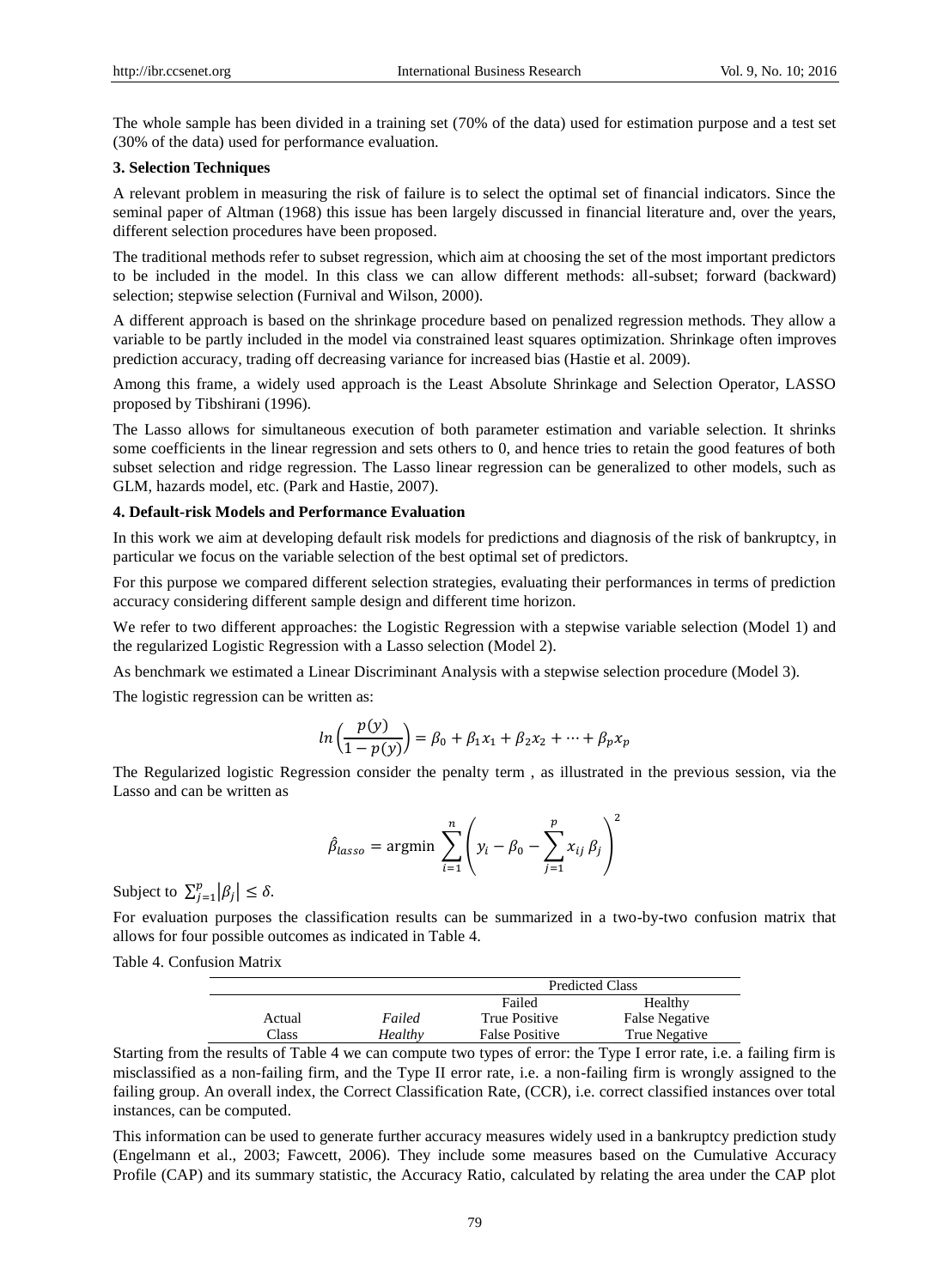to the area under the CAP of a hypothetical "perfect" rating system. A different approach is based on the Receiver Operating Characteristics (ROC) analysis that shows the ability of the classifier to rank the positive instances relative to the negative instances.

Although the construction of the ROC curve differs from the CAP approach, the summary measures of both curves essentially contain the same information. It can be shown that the Accuracy Ratio can be calculated referring to the Area under the ROC curve with following equation:

## $AR = 2 * AUC - 1.$

The Accuracy Ratio is normalized between -1 and 1, while the Area under the ROC curve lies between 0 and 1. The area is 1 for a perfect model. Testing the performance of a default model means to investigate its ability to discriminate between different levels of default risk.

#### **5. Empirical Results**

The predictive performance of the developed models has been evaluated in terms of: Correct Classification Rate (CCR); Area under the ROC curve (AUC); Accuracy Ratio (AR).

The accuracy measures have been computed on the training and test sets for each forecasting model, previously described (Model 1, Model 2 and Model 3) and each sample design. For the unbalanced sample (Table 5-6), the correct classification rate of the three models increases when approaching the bankruptcy year, both in the training set and in test set.

|  |  | Table 5. Unbalanced sample: Accuracy measures for training set |  |  |  |  |  |  |
|--|--|----------------------------------------------------------------|--|--|--|--|--|--|
|--|--|----------------------------------------------------------------|--|--|--|--|--|--|

|                                    | Model 1 | Model 2 | Model 3 |  |
|------------------------------------|---------|---------|---------|--|
|                                    | 2006    |         |         |  |
| <b>Correct Classification Rate</b> | 0.83607 | 0.89344 | 0.81967 |  |
| <b>Miss Classification Rate</b>    | 0.16393 | 0.10656 | 0.18033 |  |
| Type I Error                       | 0.34286 | 0.37143 | 0.57143 |  |
| Type II Error                      | 0.09195 | 0.00000 | 0.02299 |  |
| <b>AUC</b>                         | 0.87685 | 0.94713 | 0.80887 |  |
| AR                                 | 0.75369 | 0.89425 | 0.61773 |  |
|                                    | 2007    |         |         |  |
| <b>Correct Classification Rate</b> | 0.84426 | 0.91803 | 0.87705 |  |
| <b>Miss Classification Rate</b>    | 0.15574 | 0.08197 | 0.12295 |  |
| Type I Error                       | 0.40000 | 0.22857 | 0.34286 |  |
| Type II Error                      | 0.05747 | 0.02299 | 0.03448 |  |
| <b>AUC</b>                         | 0.86404 | 0.96814 | 0.92118 |  |
| AR                                 | 0.72808 | 0.93629 | 0.84237 |  |
|                                    | 2008    |         |         |  |
| <b>Correct Classification Rate</b> | 0.93443 | 0.94262 | 0.88525 |  |
| <b>Miss Classification Rate</b>    | 0.06557 | 0.05738 | 0.11475 |  |
| Type I Error                       | 0.14286 | 0.14286 | 0.28571 |  |
| Type II Error                      | 0.03448 | 0.02299 | 0.04598 |  |
| <b>AUC</b>                         | 0.96289 | 0.96880 | 0.94844 |  |
| AR                                 | 0.92578 | 0.93760 | 0.89688 |  |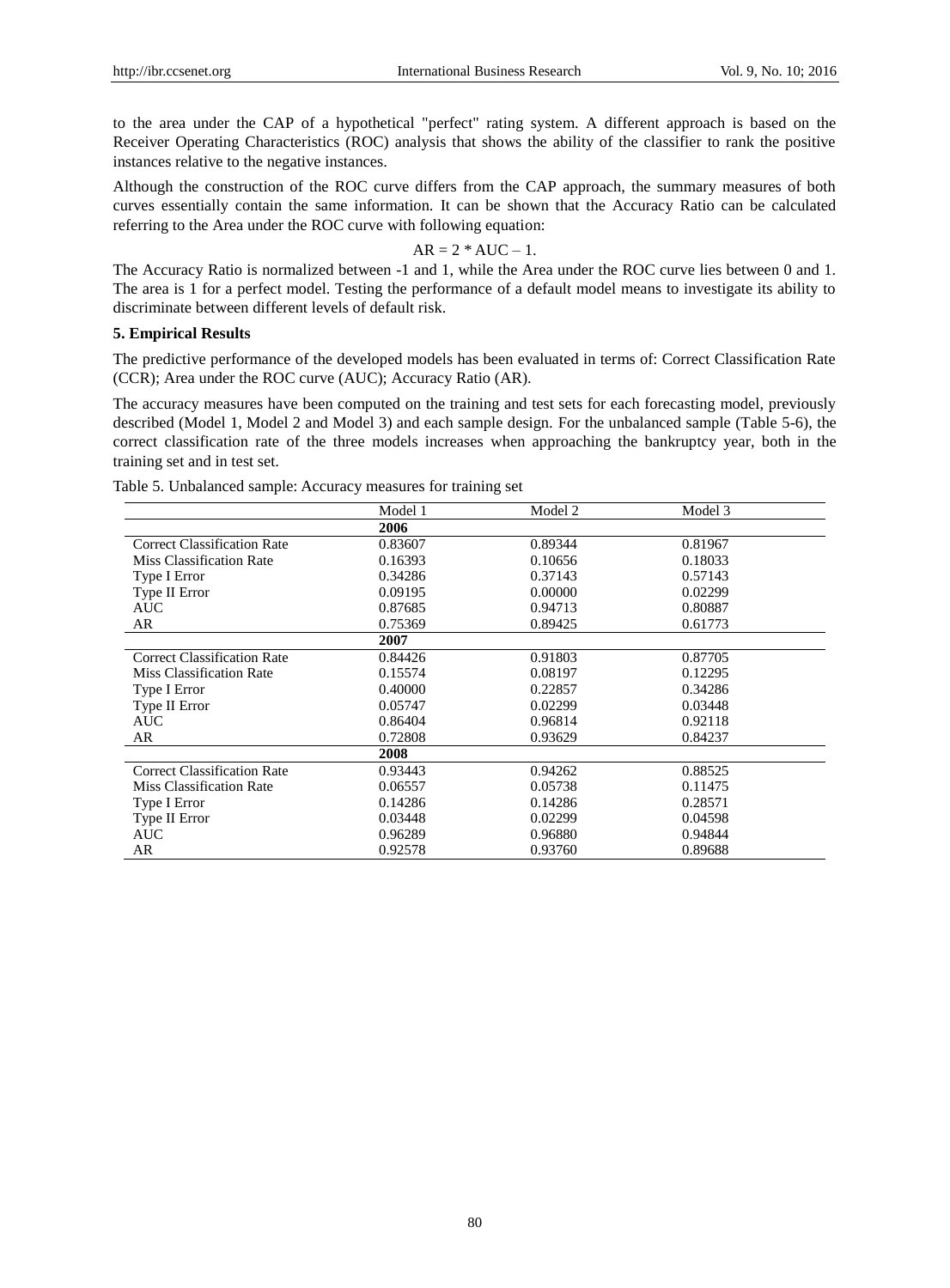|                                    | Model 1 | Model 2 | Model 3 |  |
|------------------------------------|---------|---------|---------|--|
|                                    | 2006    |         |         |  |
| <b>Correct Classification Rate</b> | 0.75000 | 0.86538 | 0.78846 |  |
| <b>Miss Classification Rate</b>    | 0.25000 | 0.13462 | 0.21154 |  |
| Type I Error                       | 0.46667 | 0.40000 | 0.73333 |  |
| Type II Error                      | 0.16216 | 0.02703 | 0.00000 |  |
| AUC –                              | 0.70631 | 0.91171 | 0.67748 |  |
| AR                                 | 0.41261 | 0.82342 | 0.35496 |  |
|                                    | 2007    |         |         |  |
| <b>Correct Classification Rate</b> | 0.86538 | 0.88462 | 0.80769 |  |
| <b>Miss Classification Rate</b>    | 0.13462 | 0.11538 | 0.19231 |  |
| Type I Error                       | 0.26667 | 0.26667 | 0.53333 |  |
| Type II Error                      | 0.08108 | 0.05405 | 0.05405 |  |
| <b>AUC</b>                         | 0.92793 | 0.97297 | 0.83604 |  |
| AR                                 | 0.85586 | 0.94595 | 0.67207 |  |
|                                    | 2008    |         |         |  |
| <b>Correct Classification Rate</b> | 0.92308 | 0.98077 | 0.90385 |  |
| Miss Classification Rate           | 0.07692 | 0.01923 | 0.09615 |  |
| Type I Error                       | 0.06667 | 0.06667 | 0.33333 |  |
| Type II Error                      | 0.08108 | 0.00000 | 0.00000 |  |
| <b>AUC</b>                         | 0.96757 | 0.99456 | 0.96757 |  |
| AR                                 | 0.93513 | 0.98919 | 0.93514 |  |

## Table 6. Unbalanced sample: Accuracy measures for test set

Concerning the effect of the sample design it seems to be not so relevant, in fact the trend of the accuracy measures for the balanced sample (Table 7-8), is quite similar to that in the unbalanced sample. Looking at the error rates, the values for the balance sample are on average slightly worse than the unbalanced.

Table 7. Balanced sample: Accuracy measures for training set

|                                    | Model 1 | Model 2 | Model 3 |  |
|------------------------------------|---------|---------|---------|--|
|                                    | 2006    |         |         |  |
| <b>Correct Classification Rate</b> | 0.84286 | 0.87143 | 0.78571 |  |
| <b>Miss Classification Rate</b>    | 0.15714 | 0.12857 | 0.21429 |  |
| Type I Error                       | 0.11429 | 0.14286 | 0.17143 |  |
| Type II Error                      | 0.20000 | 0.11429 | 0.25714 |  |
| AUC                                | 0.91510 | 0.94122 | 0.88571 |  |
| AR                                 | 0.83020 | 0.88244 | 0.77143 |  |
|                                    | 2007    |         |         |  |
| <b>Correct Classification Rate</b> | 0.75714 | 0.88571 | 0.87143 |  |
| <b>Miss Classification Rate</b>    | 0.24286 | 0.11429 | 0.12857 |  |
| Type I Error                       | 0.22857 | 0.11429 | 0.14286 |  |
| Type II Error                      | 0.25714 | 0.11429 | 0.11429 |  |
| <b>AUC</b>                         | 0.85633 | 0.94531 | 0.89531 |  |
| AR                                 | 0.71265 | 0.89061 | 0.79062 |  |
|                                    | 2008    |         |         |  |
| <b>Correct Classification Rate</b> | 0.92587 | 0.97143 | 0.95714 |  |
| <b>Miss Classification Rate</b>    | 0.07143 | 0.02857 | 0.04286 |  |
| Type I Error                       | 0.08571 | 0.00000 | 0.05714 |  |
| Type II Error                      | 0.05714 | 0.05714 | 0.02857 |  |
| <b>AUC</b>                         | 0.97551 | 0.99265 | 0.98367 |  |
| AR                                 | 0.95102 | 0.98531 | 0.96735 |  |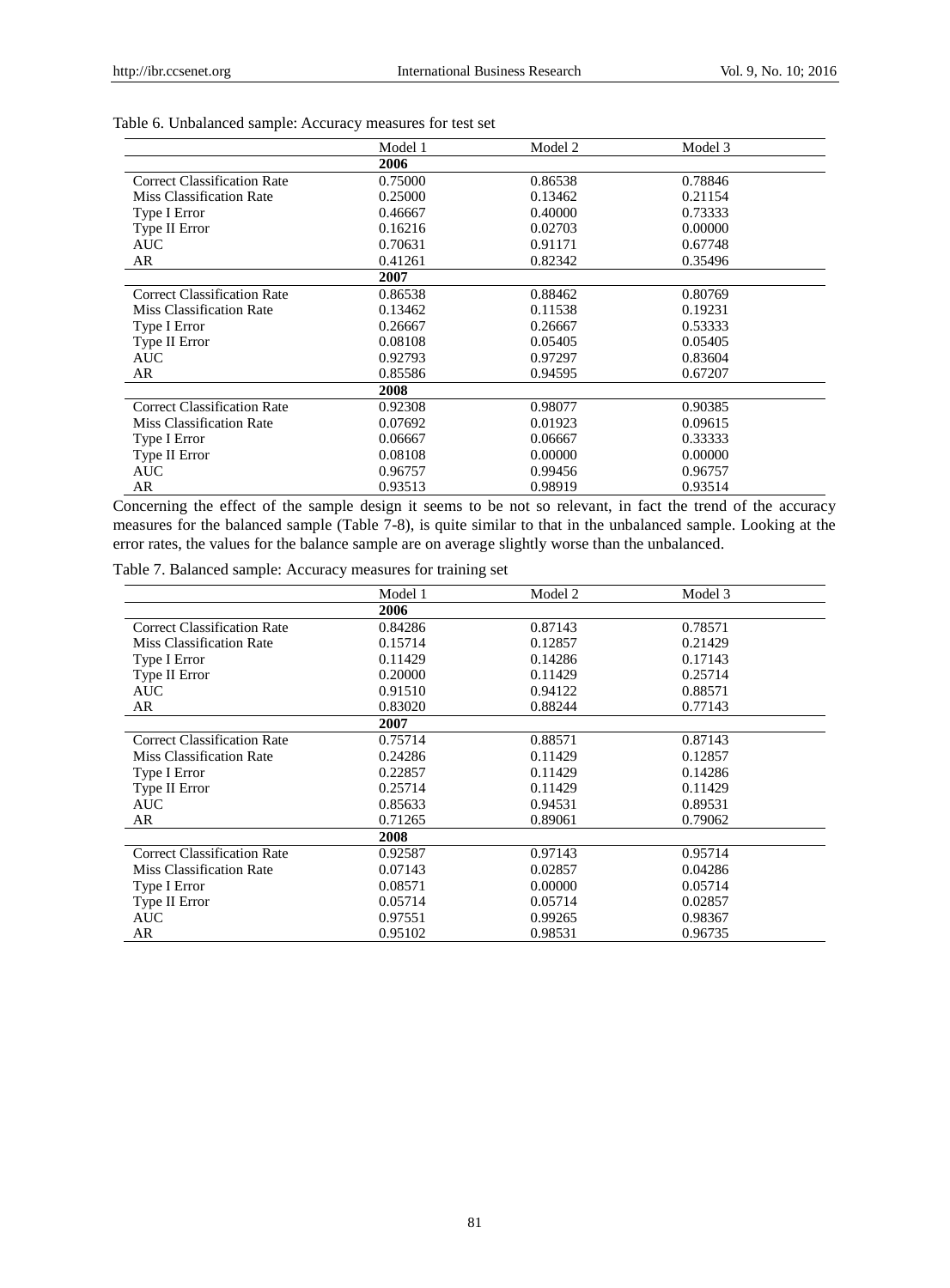|                                    | Model 1 | Model 2 | Model 3 |
|------------------------------------|---------|---------|---------|
|                                    | 2006    |         |         |
| <b>Correct Classification Rate</b> | 0.76667 | 0.80000 | 0.83333 |
| <b>Miss Classification Rate</b>    | 0.23333 | 0.20000 | 0.16667 |
| Type I Error                       | 0.26667 | 0.26667 | 0.06667 |
| Type II Error                      | 0.20000 | 0.13333 | 0.26667 |
| AUC                                | 0.76889 | 0.92444 | 0.89778 |
| AR                                 | 0.53778 | 0.84889 | 0.79556 |
|                                    | 2007    |         |         |
| <b>Correct Classification Rate</b> | 0.80000 | 0.90000 | 0.83333 |
| <b>Miss Classification Rate</b>    | 0.20000 | 0.10000 | 0.16667 |
| Type I Error                       | 0.13333 | 0.13333 | 0.06667 |
| Type II Error                      | 0.26667 | 0.06667 | 0.26667 |
| <b>AUC</b>                         | 0.88444 | 0.96444 | 0.89778 |
| AR                                 | 0.76889 | 0.92889 | 0.79556 |
|                                    | 2008    |         |         |
| <b>Correct Classification Rate</b> | 0.83333 | 0.93333 | 0.90000 |
| <b>Miss Classification Rate</b>    | 0.16667 | 0.06667 | 0.10000 |
| Type I Error                       | 0.20000 | 0.06667 | 0.13333 |
| Type II Error                      | 0.13333 | 0.06667 | 0.06667 |
| <b>AUC</b>                         | 0.89333 | 0.99556 | 0.94222 |
| AR                                 | 0.78667 | 0.99111 | 0.88444 |

#### Table 8. Balanced sample: Accuracy measures for Test set

Comparing the performance of the three models, it can be noted that the Lasso has a better performance in each year, in both sets and for both samples, compared to Logistic Regression and Discriminant Analysis.

To sum up, the analysis shows that forecasting models based on unbalanced sample and shrinkage selection methods perform better than the model based on balance sample and traditional selection procedure. As expected the Lasso procedure selects a reduced number of variables and gives advantage in terms of computational time. Overall, the performance of the model increases, as the forecasting horizon decreases even if some drawbacks can be registered for the Logistic Regression in the year 2007.

The final set of financial variables included in the three estimated models are consistent with those considered, at different levels, in large part of the empirical literature on the topic (Amendola et al., 2010; Dimitras et al., 1996).

Table 9. Cross-Sectional sample: Accuracy measures for training set

|                                                                  | Model 1 | Model 2 | Model 3 |
|------------------------------------------------------------------|---------|---------|---------|
| <b>Correct Classification Rate</b>                               | 0.87671 | 0.94795 | 0.88767 |
| Miss Classification Rate                                         | 0.12329 | 0.05205 | 0.11233 |
| Type I Error                                                     | 0.27619 | 0.15238 | 0.32381 |
| Type II Error                                                    | 0.06154 | 0.01154 | 0.02692 |
| <b>AUC</b>                                                       | 0.92919 | 0.97927 | 0.91641 |
| AR                                                               | 0.85839 | 0.95853 | 0.83282 |
| Table 10. Cross-Sectional sample: Accuracy measures for Test set | Model 1 | Model 2 | Model 3 |
|                                                                  |         |         |         |
| <b>Correct Classification Rate</b>                               | 0.82803 | 0.96815 | 0.85987 |
| Miss Classification Rate                                         | 0.17197 | 0.03185 | 0.14013 |
| Type I Error                                                     | 0.31111 | 0.06667 | 0.37778 |
| Type II Error                                                    | 0.11607 | 0.01786 | 0.04464 |
| <b>AUC</b>                                                       | 0.83591 | 0.98651 | 0.87937 |
| AR                                                               | 0.67182 | 0.97301 | 0.75873 |
|                                                                  |         |         |         |

#### **6. Concluding Remarks**

In this study the industrial enterprise default risk models have been developed by investigating the role of variable selection procedures and sample designs in the overall forecasting performance.

The financial statements of healthy and failed Italian companies, sampled with balance and unbalance schemes, have been analysed.

In particular, we aim at evaluating the opportunity to implement variable selection techniques based on shrinkage regression. The performance of the proposed forecasting models has been evaluated at different time horizons and by means of properly chosen accuracy measures. The results of our analysis seem to support the research question which underlines the superior performance of the Lasso selection procedure over traditional methods, specifically logistic regression and discriminant analysis.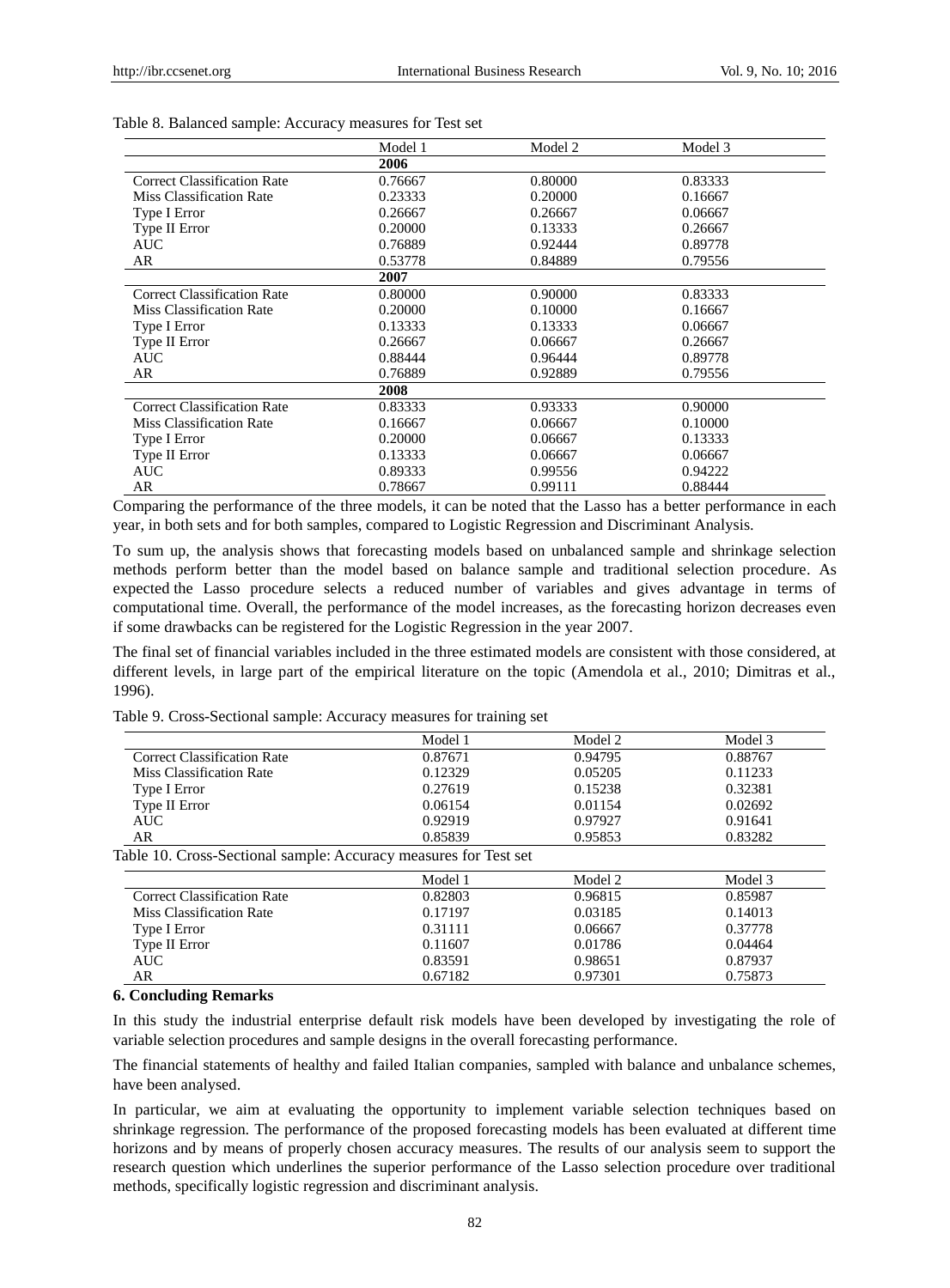The results are quite similar for both the balanced and unbalanced sample, which underline the marginal effect of the sample design in terms of forecast accuracy.

Overall, the proposed approach seems to be a promising and valid alternative.

Given the dynamic nature of the problem, we may obtain better results in terms of forecast accuracy if we include the time dimension and the evolutionary behavior of the financial variables in the models.

Furthermore the empirical findings can be generalized by extending the analysis to a larger data set including other European countries.

#### **References**

- Agarwal, V., & Taffler, R. (2008). Comparing the Performance of Market-based and Accounting based Bankruptcy Prediction Models. *Journal of Banking and Finance, 32*(8), 1541-1551. <http://dx.doi.org/10.1016/j.jbankfin.2007.07.014>
- Aloy, N. J., & Pratheepan, T. (2015). The Application of Altman's Z-Score Model in Predicting Bankruptcy: Evidence from the Trading Sector in Sri Lanka. *International Journal of Business and Management, 10*(12).
- Altman, E. I. (1968). Financial Ratios. Discriminant Analysis and the Prediction of Corporate Bankruptcy. *The Journal of Finance, 23*(4), 589-609. <http://dx.doi.org/10.1111/j.1540-6261.1968.tb00843.x>
- Altman, E. I. (2000). Predicting financial distress of companies: revisiting the Z-score and ZTM model, New York University, Working Paper.
- Altman, E. I., & Branch, B. (2015). The Bankruptcy System's Chapter 22 Recidivism Problem: How Serious is It. *The Financial Review, 50*(1), 1-26. <http://dx.doi.org/10.1111/fire.12058>
- Altman, E. I., Małgorzata, I. D., Laitinen, E. K., & Suvas, A. (2014). Distressed Firm and Bankruptcy prediction in an international context: a review and empirical analysis of Altman's Z-Score Model, Electronic copy available at: http://ssrn.com/abstract=2536340.
- Amendola, A., Bisogno, M., Restaino, M., & Sensini, L. (2010). Forecasting corporate bankruptcy: An empirical analysis on industrial firms in Campania. *Rirea, 2,* 229-241.
- Amendola, A., Restaino, M., & Sensini, L. (2011a). Variable Selection in Default Risk Models. *The Journal of Risk Model Validation, 5*(1), 3-19. <http://dx.doi.org/10.21314/JRMV.2011.066>
- Amendola, A., Restaino, M., & Sensini, L. (2011b). Variable Selection in Forecasting Models Corporate Bankruptcy. *WP 3, 216*, Dises, Università degli Studi di Salerno.
- Argenti, J. (1976). Corporate Collapse: the causes and symptomos, Holsted Press, McGraw-Hill, London.
- Back, B., Oosterom, G., Sere, K., & Van-Wezel, M. (1994). A comparative study of neural networks in bankruptcy prediction. *The 10th Conference on Artificial Intelligence Research in Finland,* 140-148.
- Balcaen, S., & Ooghe, H. (2004). Alternative methodologies in studies on business failure: Do they produce better results than the classic statistical methods? Vlerick Leuven Gent Working Paper, Series 2004/16.
- Balcæn, S., & Ooghe, H. (2006). 35 years of studies on business failure: an overview of the classic statistical methodologies and their related problems. *The British Accounting Review, 38,* 63-93. <http://dx.doi.org/10.1016/j.bar.2005.09.001>
- Beaver, W. H. (1966). Financial Ratios as Predictors of Failure. *Journal of Accounting Research, 4,* Empirical Research in Accounting: Selected Studies 1966, 71-111. <http://dx.doi.org/10.2307/2490171>
- Becchetti, L., & Sierra, J. (2003), Bankruptcy risk and productive efficiency in manufacturing firms. *Journal of Banking and Finance, 27,* 2099-2120. [http://dx.doi.org/10.1016/S0378-4266\(02\)00319-9](http://dx.doi.org/10.1016/S0378-4266%2802%2900319-9)
- Bellovary, J., Giacomino, D. E., & Akers, M. (2007). A Review of Bankruptcy Prediction Studies: 1930 to the Present. *Journal of Financial Education, 33*, winter.
- Brabazon, A., & Keenan, P. B. (2004). A hybrid genetic model for the prediction of corporate failure. *Computational Management Science, 1*(3-4), 293-310. <http://dx.doi.org/10.1007/s10287-004-0017-6>
- Chava, S., & Jarrow, R. A. (2004). Bankruptcy prediction with industry effects. *Review of Finance, 8*(4), 537-569. <http://dx.doi.org/10.1093/rof/8.4.537>
- Crutzen, N., & Van-Caillie, D. (2007). Business failure prevention: a state of the art. *Cahier de recherche,* Working Papers. HEC Ecole de Gestion de l'Universite de Liege.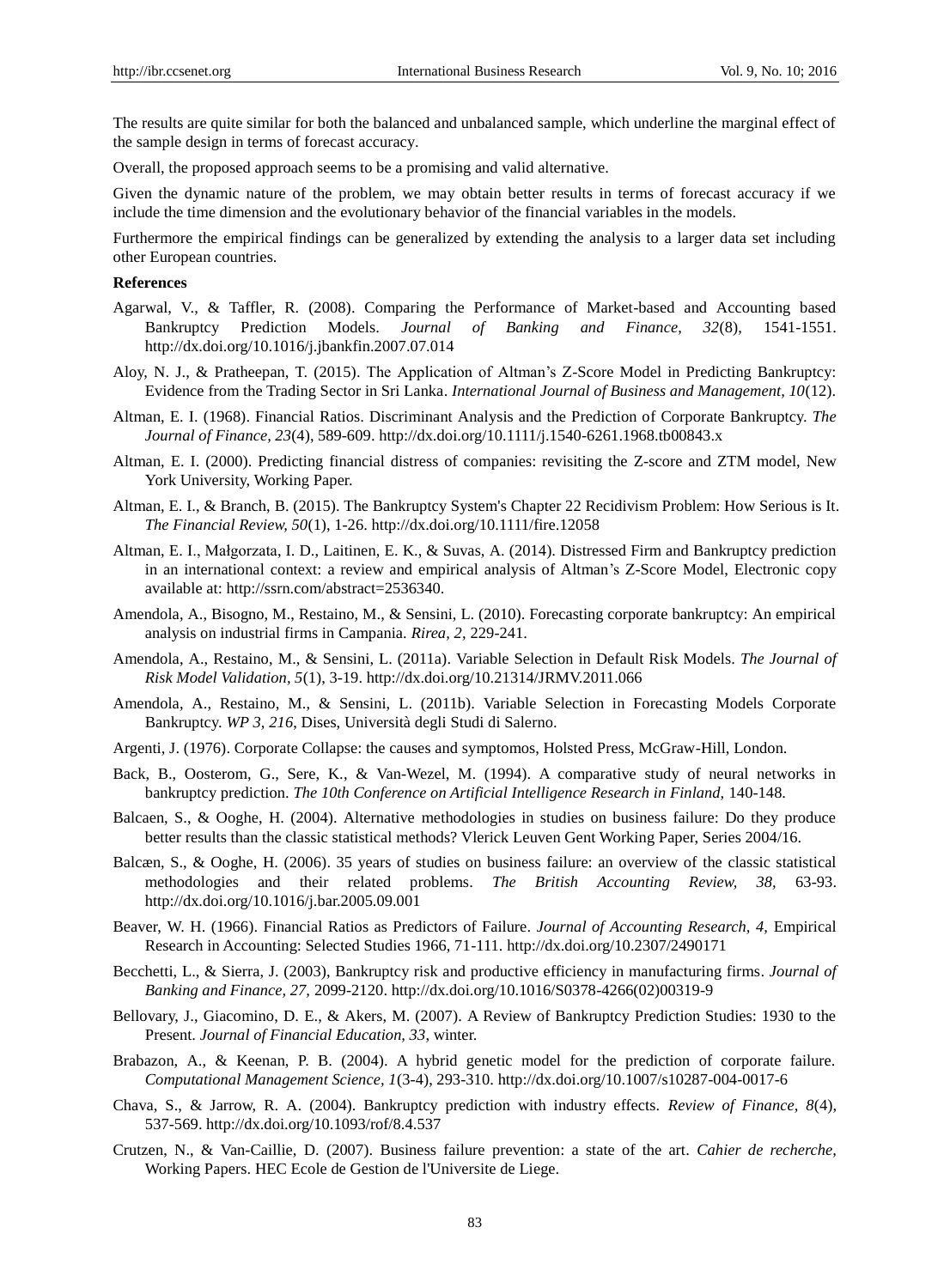- Dakovic, R., Czado, C., & Berg, D. (2007). Bankrutpcy prediction in Norway: A comparison study. *Technical Report*.
- Dimitras, A. I., Zanakis, S. H., & Zopoudinis, C. (1996). A survey of business failures with an emphasis on failure prediction methods and industrial applications. *European Journal of Operational Research, 90*(3), 487-513. [http://dx.doi.org/10.1016/0377-2217\(95\)00070-4](http://dx.doi.org/10.1016/0377-2217%2895%2900070-4)
- Du-Jardin, P. (2010). Predicting bankruptcy using neural networks and other classification methods: The influence of variable selection techniques on model accuracy. *Neurocomputing, 73*(10-12), 2047-2060. <http://dx.doi.org/10.1016/j.neucom.2009.11.034>
- Engelman, B., Hayden, E., & Tasche, D. (2003). Testing rating accuracy. *Risk, 16,* 82-86.
- Fawcett, T. (2006). An introduction to ROC analysis. *Pattern Recognition Letters, 27,* 861-874. <http://dx.doi.org/10.1016/j.patrec.2005.10.010>
- Furnival, G. M., & Wilson, R. W. (2000). Regression by Leaps and Bound. *Technometrics, 42*(1), 69-70. <http://dx.doi.org/10.1080/00401706.2000.10485982>
- Gunathilaka, C. (2014). Financial Distress Prediction: A Comparative Study of Solvency Test and Z-Score models with reference to Sri Lanka. *The IUP Journal of Financial Risk Management, 11*(3), 40-50.
- Härdle, W., Lee, Y., Schafer, D., & Yeh, Y. (2009). Variable Selection and Oversampling in the Use of Smooth Support Vector Machines for Predicting the Default Risk of Companies. *Journal of Forecasting, 28*(6), 512-534. <http://dx.doi.org/10.1002/for.1109>
- Hastie, T., Tibshirani, R., & Friedman, J. H. (2009). The Elements of Statistical Learning: Data mining, inference and prediction, *Springer*. <http://dx.doi.org/10.1007/978-0-387-84858-7>
- Hillegeist, S. A., Keating, E. K., Cram, D. P., & Lunstedt, K. G. (2004). Assessing the probability of bankruptcy. *Review of Accounting Studies, 9*(1), 5-34. <http://dx.doi.org/10.1023/B:RAST.0000013627.90884.b7>
- Jackson, R. H. G., & Wood, A. (2013). The Performance of Insolvency Prediction and Credit Risk Models in the U.K: A Comparative Study. *The British Accounting Review, 45*(3), 183-202. <http://dx.doi.org/10.1016/j.bar.2013.06.009>
- Keasey, K., & Watson, R. (1987). Non-Financial symptoms and the prediction of small corporate failure: A test of Argenti's hypothesis. *Journal of Business Finance and Accounting, 14*(3), 335-354. <http://dx.doi.org/10.1111/j.1468-5957.1987.tb00099.x>
- Lau, A. H. L. (1987). A five-state financial distress prediction model. *Journal of Accounting Research, 25,*  127-138. <http://dx.doi.org/10.2307/2491262>
- Morris, R. (1997). Early Warning Indicators of Corporate Failure: a critical review of previous research and further empirical evidence. *Ashgate Publishing,* Great Britain.
- Park, M. Y., & Hastie, T. (2007). An L1 regularization path algorithm for generalized linear models. *Journal of the Royal Statistical Society, Series B, 69*(4), 659-677. <http://dx.doi.org/10.1111/j.1467-9868.2007.00607.x>
- Platt, H. D., & Platt, M. B. (2002). Predicting corporate financial distress: reflections on choice-based sample bias. *Journal of Economics and Finance, 26*(2), 184-199[. http://dx.doi.org/10.1007/BF02755985](http://dx.doi.org/10.1007/BF02755985)
- Poddighe, F., & Madonna, S. (2006). I modelli di previsione delle insolvenze: possibilità e limiti, Giappichelli, Torino.
- Riasi, A. (2015). Competitive Advantages of Shadow Banking Industry: An Analysis Using Porter Diamond Model. *Business Management and Strategy, 6*(2), 15-27. http://dx.doi.org/10.5296/bms.v6i2.8334
- Sanchez, J. A., & Sensini, L. (2013). Predicting corporate bankruptcy and financial distress: a critical overview. In AA.VV. *International Conference in Accounting Finance and Risk Management Perspective,* 508-526.
- Schary, M. (1991). The probability of exit. *RAND Journal of Economics, 22,* 339-353. <http://dx.doi.org/10.2307/2601051>
- Sensini, L. (2015). Selection of determinants in Corporate Financial Distress. *European Journal of Business and Management, 7*(2).
- Sexton, R. S., Sriram, R. S., & Etheridge, H. (2003). Improving decision effectiveness of artificial neural networks: A modified genetic algorithm approach. *Decision Sciences, 34*(3), 421-442. <http://dx.doi.org/10.1111/j.1540-5414.2003.02309.x>